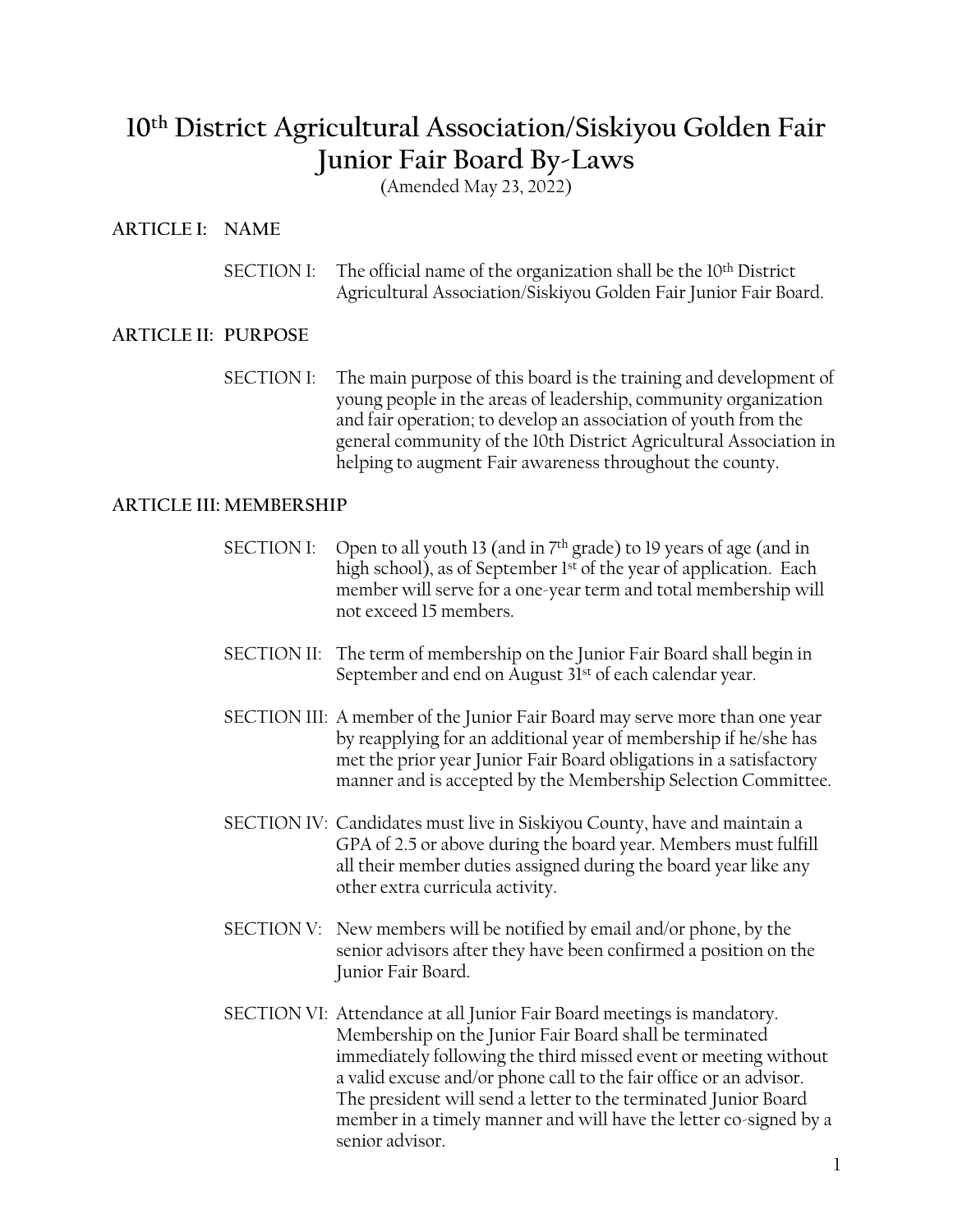SECTION VII: Code of Conduct: No members of the Junior Fair Board shall associate with drugs, alcohol or tobacco of any form while working on Junior Fair Board activities. Members of the Junior Fair Board shall not use any obscene language while working on any Junior Fair Board activity. Each member of the Junior Fair Board should conduct him/herself in an appropriate manner in order to set a good example for others.

## **ARTICLE IV: APPLICATIONS**

- SECTION I: Applications for Junior Fair Board membership will be accepted in August/September. Interviews will be held in September as determined by the Membership Selection Committee.
- SECTION II: The Membership Selection Committee shall be composed of the Junior Fair Board senior and junior advisors, and if available the Fair CEO.

# **ARTICLE V: VOTING PROCEDURE:**

- SECTION I: Voting will follow Robert's Rules of Order. If there is a dispute over the decision of the chairperson, the matter(s) will be taken to the Junior Fair Board senior advisors.
- SECTION II: A majority vote (quorum) will be counted from the number of members present at the meeting, not the number appointed to the board.

# **ARTICLE VI: OFFICERS**

## SECTION I: President

- 1) Must be a returning member to the Junior Fair Board (consecutive years). If there are no returning members available, then the position will be open to anyone.
- 2) Presides over all meetings of the Junior Fair Board and assists senior advisors with agenda development as needed.
- 3) Represents the Junior Fair Board; delivers speeches when necessary at events.
- 4) Is the first point of contact between the senior advisors and the Junior Fair Board.
- 5) Serves as the Junior Fair Board liaison to the Fair Board.
- 6) Must attend all regular Fair Board meetings or appoint another member (3rd Tuesday of each month at 5:30 PM at the fair office).

# SECTION II: Vice President

1) Must be a returning member to the Junior Fair Board (consecutive years). If there are no returning members available, then the position will be open to anyone.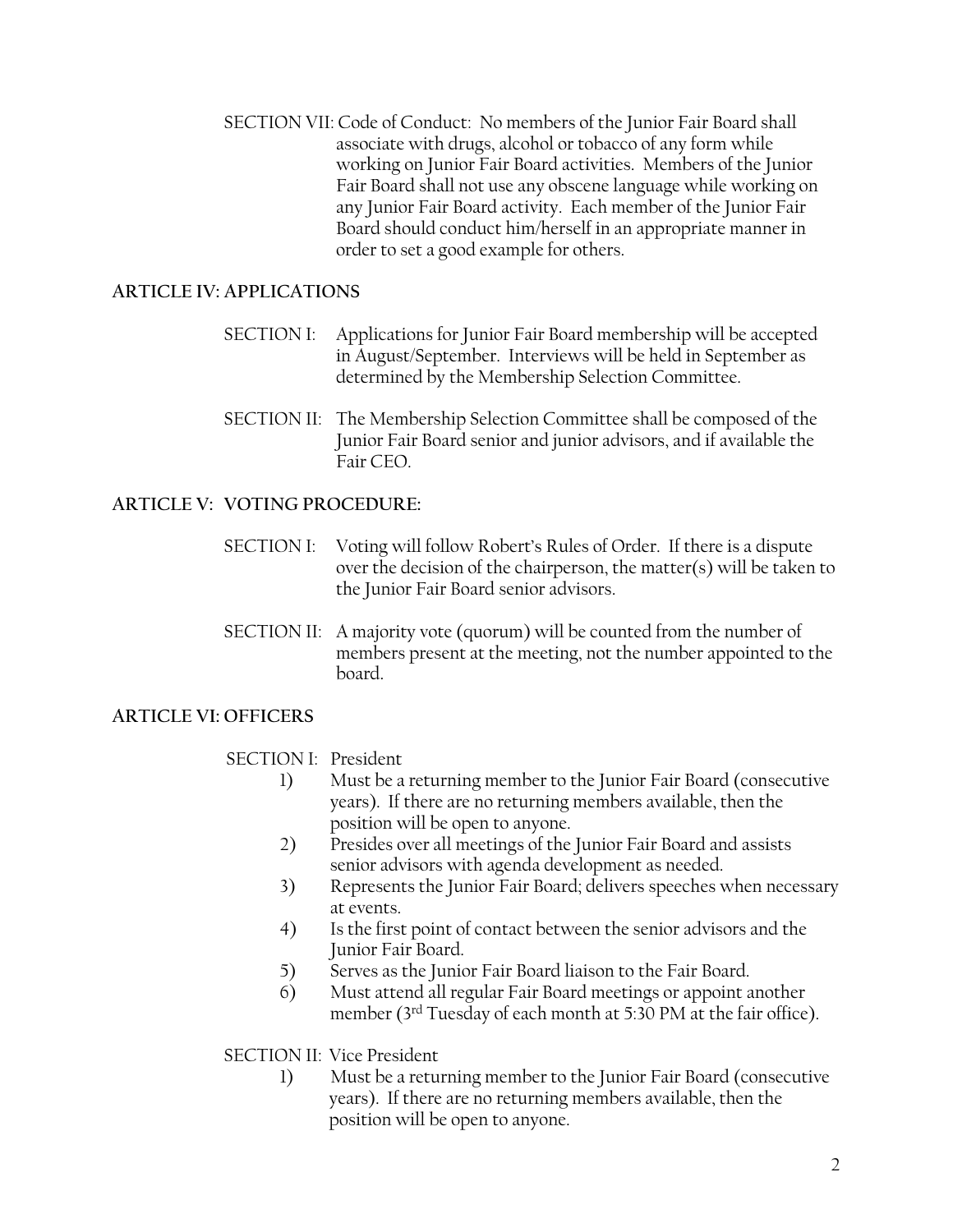- 2) Presides over meetings, events and/or tasks in the absence of the President.
- 3) Assists the president in maintaining order.
- 4) Must attend all regular 10th District Junior Livestock Auction meetings or appoint another member (3rd Thursday of September, October, April, May, June and July at 7:00 PM at Winema Hall unless otherwise noted).

# SECTION III: Secretary/Treasurer

- 1) Must be a returning member to the Junior Fair Board (consecutive years). If there are no returning members available, then the position will be open to anyone.
- 2) Keeps minutes and maintains an accurate record of all meetings.
- 3) Records and distributes minutes to the fair office for distribution at the meetings.
- 4) Monitors and reports on the Junior Fair Board account balances at each meeting.
- 5) This position may be filled by up to two members.

# SECTION IV: Historian

- 1) Takes pictures and maintains a record of all Junior Fair Board activities.
- 2) Works with the Reporter to design and construct the Junior Fair Board window during the annual fair, if decided to have one.
- 3) Assists with maintaining social media accounts (website, facebook, etc.)
- 4) This position may be filled by up to two members.

# SECTION V: Reporter

- 1) Serves as the Junior Fair Board publicity coordinator.
- 2) Assists with press releases regarding Junior Fair Board activities.
- 3) Coordinates all advertising with the senior advisors.

# **ARTICLE VII: ELECTIONS**

# SECTION I: Elections

- 1) To be held during the second board meeting of the board year, unless otherwise determined by the senior advisor(s).
- 2) All members may run for any office except President, Vice-President or Secretary/Treasurer, which require one year of prior membership. If there are no returning members the positions will be open to anyone.
- 3) Nominations must come from the floor.
- 4) All voting for office will be by closed ballot.
- 5) Senior advisors will count the ballots and advise the Junior Fair Board of election results.
- 6) Any Junior Fair Board member running, but not elected to an office, may run for another office if they so choose.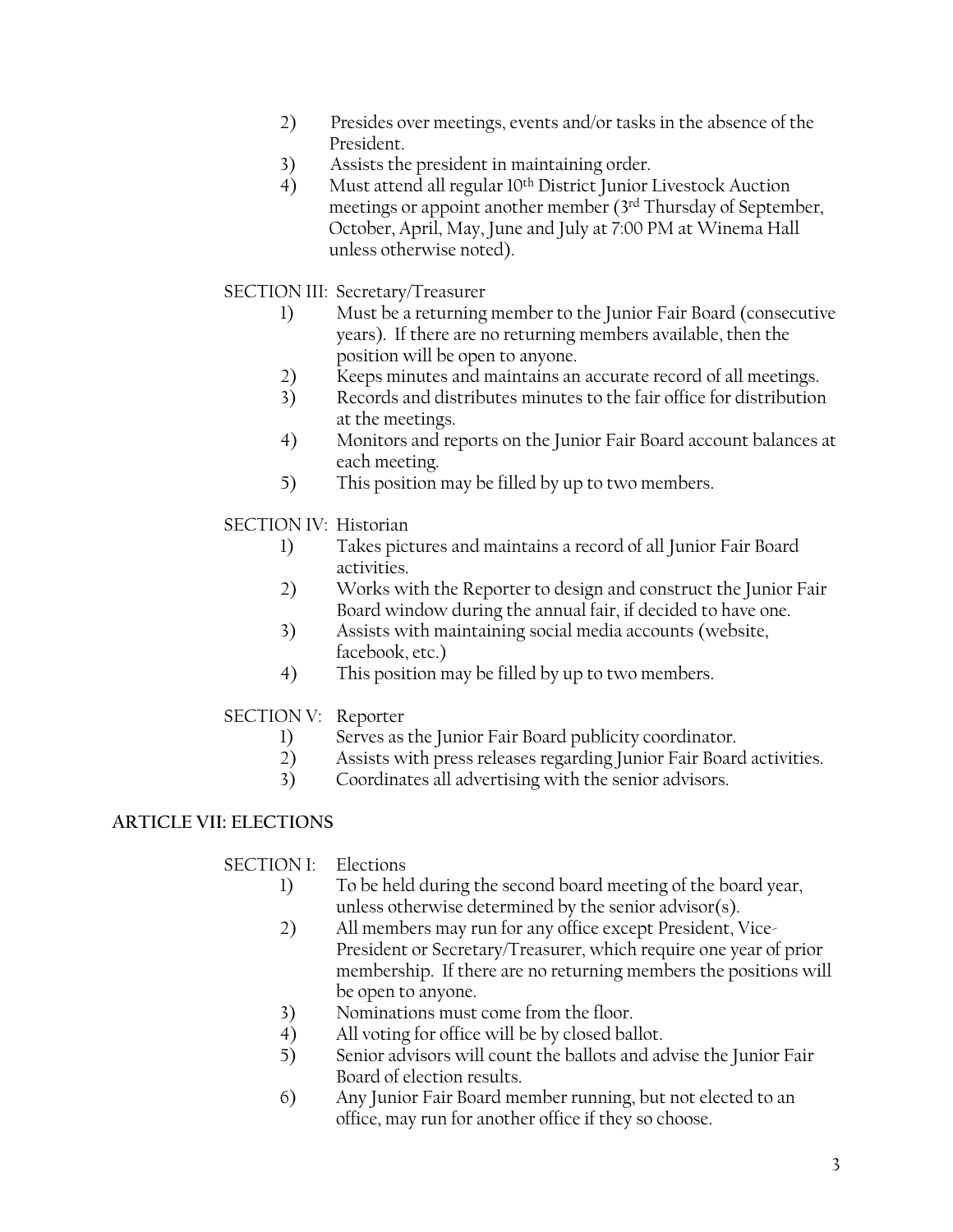# **ARTICLE VIII: STANDING COMMITTEES**

SECTION I: Fundraising/Event Committee

- 1) Brainstorms fundraising ideas for events and presents these ideas to the Junior Fair Board for discussion.
- 2) In charge of writing letters to sponsors for shirts, grants, donations, etc.
- 3) Works closely with the scholarship committee to raise funds for the Junior Fair Board scholarship account.

## SECTION II: Scholarship Committee

- 1) Brainstorms ideas for the Junior Fair Board scholarship application and presents these ideas to the Junior Fair Board for discussion.
- 2) Distributes, collects and screens scholarship applications for the non-member scholarship only.
- 3) Member scholarship will be selected by senior advisors.
- 4) Presents scholarship applications to the Junior Fair Board for discussion.
- 5) Works closely with the Events committee to raise funds for the Junior Fair Board Scholarship account.
- 6) Assist senior advisors on the percentage of funds raised during the year to be transferred to the scholarship account as well as review and revised amounts to be awarded.
- SECTION III: Public Relations/Outreach Committee
	- 1) Responsible for organizing the schedule for members to present at service organizations meetings.
	- 2) Assists senior advisors with press releases and distribution.
	- 3) Reporter sits on the committee.
- SECTION V: Not all committees may be utilized each year and there shall be other committees as deemed necessary.

## **ARTICLE IX: AMENDMENTS**

SECTION I: Amendments will be made by majority vote of the Junior Fair Board.

# **ARTICLE X: ADVISORS**

## SECTION I: Criteria

- 1) There will be a minimum of two and not more than four senior advisors, one of who will be a representative of the Siskiyou Golden Fair Board of Directors or Fair Staff.
- 2) College students may opt to serve as junior advisors to the Junior Fair Board. The number of junior advisors will not exceed five. Junior advisors must have served on the Junior Fair Board for at least two consecutive years to be eligible. Junior Advisors will be